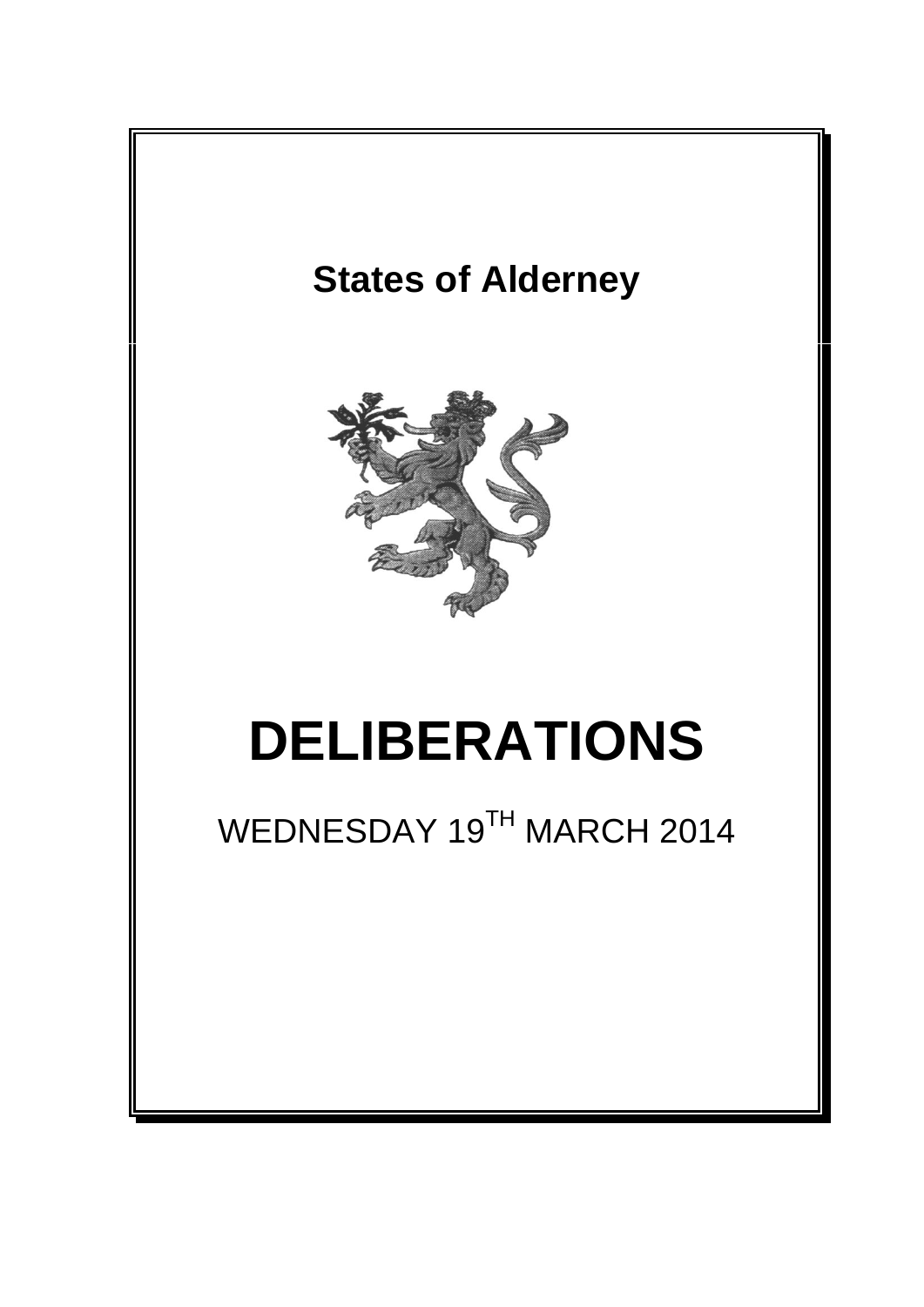# **STATES OF ALDERNEY DELIBERATIONS FOR THE MEETING OF WEDNESDAY 19 TH MARCH 2014 AT 17:30**

Present: Mr Stuart Trought, President Mr Ian Tugby Mr Matt Birmingham Mr Ray Berry Mr Louis Jean Mr Neil Harvey Mr Francis Simonet Mr Robert McDowall Mr Chris Rowley Mr Steve Roberts

Colonel Colin Mason represented His Excellency The Lieutenant-Governor of the Bailiwick of Guernsey.

The President asked the Members and all those present in the gallery to remain standing and observe one minute's silence in remembrance of recently deceased States Member, Mr Paul Arditti.

# **Item l Chief Pleas**

No applications were received to address The States.

#### **Item lI Speed Trials 2014**

**The States resolved to approve "The Speed Trials (Alderney) Ordinance, 2014".**

Proposed by Mr Rowley and seconded by Mr Harvey Approved unanimously

#### **Item lII By-Election 2014**

**The States resolved to approve of the arrangements for the By-Election 2014 to be held on Saturday, 12th April 2014 as follows:-**

- *Nominations to be received during the seven days ending at 4pm on Monday 31st March 2014 at 4pm;*
- *The Polling day to be Saturday, 12th April 2014 and that the Polling room be the Members Room of the Island Hall, Royal Connaught Square.*

*The successful candidate will hold office until 31 st December 2014.*

Proposed by Mr Simonet and seconded by Mr McDowall Approved unanimously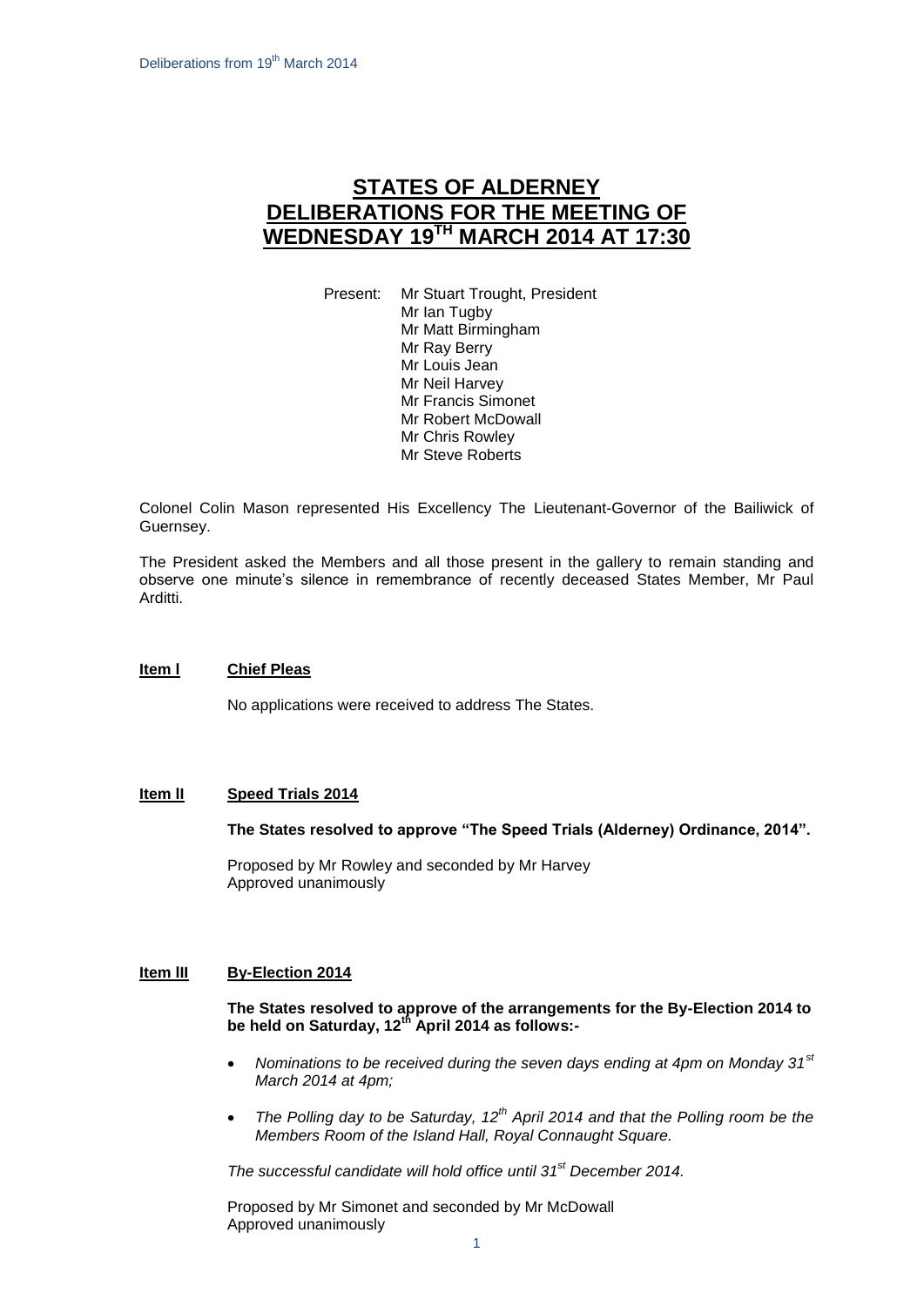#### **Item IV Commonwealth Parliamentary Association**

#### **Following Rule 20 of the Rules of Procedure of the States of Alderney, the States resolved that the subsequent elections take place by verbal vote.**

Proposed by Mr Simonet and seconded by Mr Berry Approved unanimously

**The States then resolved to elect Mr Steve Roberts to sit on the Management Committee in the affairs of the Alderney Branch of the Commonwealth Parliamentary Association (the President being Ex-officio Chairman).** 

Proposed by Mr Simonet and seconded by Mr Birmingham Approved unanimously

### **Item V Election of Alderney Representatives to sit in the Guernsey States of Deliberation**

**Following the procedure as laid out in the Resolution of The States of Alderney dated 18th October 2006 and the Plebiscite election of 1st December 2012, the States resolved:-**

(a) **to elect Mr Neil Harvey to be the Alderney Representative to sit in the Guernsey States of Deliberation for 2014,**

Approved unanimously

(b) **to elect Mr Matt Birmingham as an Alternative Representative for 2014 to sit in the Guernsey States of Deliberation.**

Proposed by Mr Simonet and seconded by Mr Berry Approved by a majority, all in favour except Mr Jean who voted against and Mr Roberts who abstained

#### **Item VI The Building (Alderney) Regulations, 2014**

**The States resolved that "The Building (Alderney) Regulations, 2014" not be annulled.**

Proposed by Mr Birmingham and seconded by Mr Simonet Approved by a majority, all in favour except Messrs Tugby, Jean and Roberts who voted against.

# **Item VII St Anne's Church Repair Works 2014**

**The States resolved to approve:**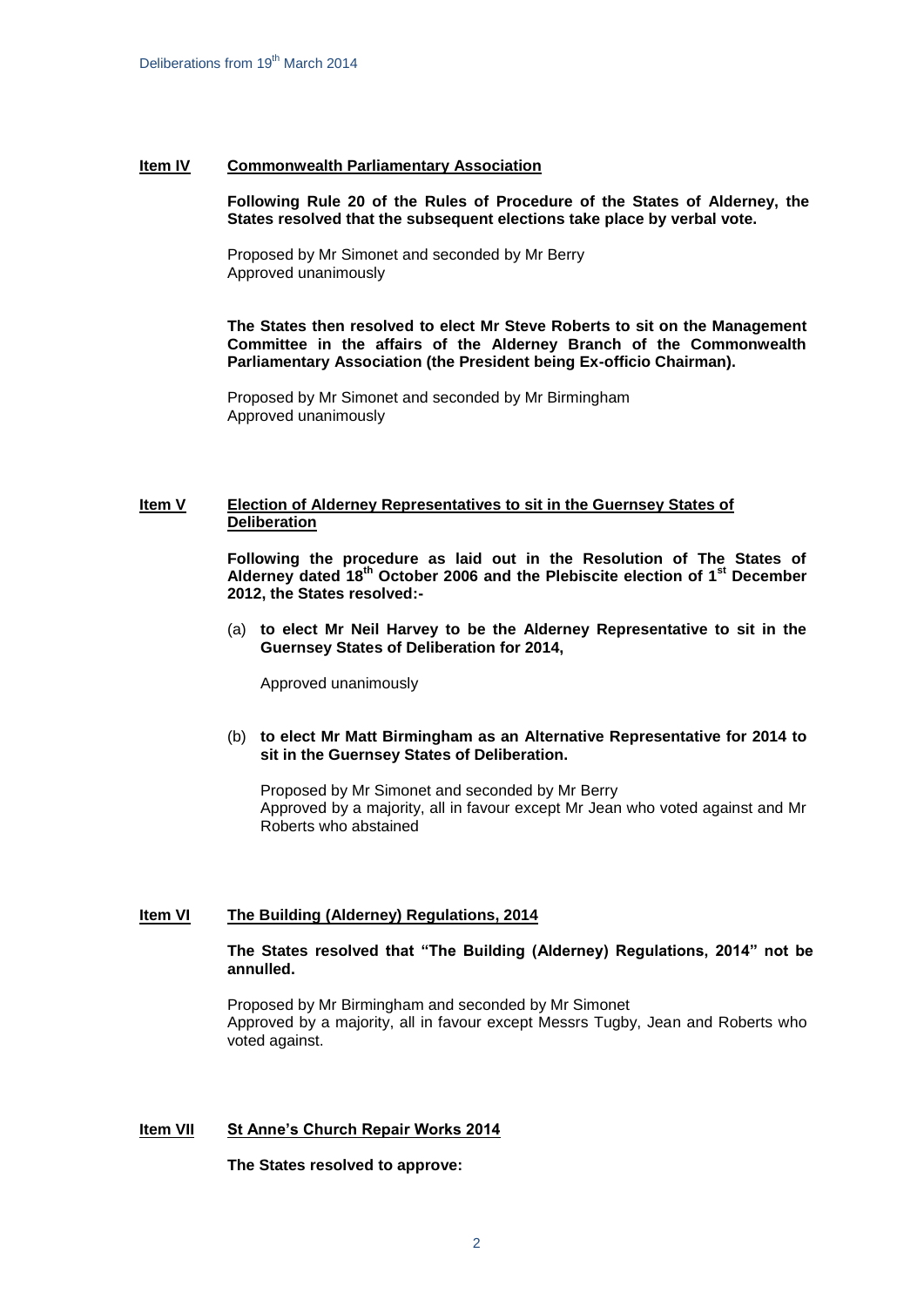- **a) A budget of £119,000 from the Capital Account which includes the repair work, a small contingency, and professional fees for the 2014 repair work to St Anne's Church.**
- **b) That the 2014 repair works at St Anne's Church is undertaken by the Vaudin Stonemasons.**
- **c) That the supervision and project management work is undertaken by Lovell Ozanne & Partners**

Proposed by Mr Rowley and seconded by Mr Berry Approved unanimously

#### **Item VIII Road Resurfacing Contract 2014**

**The States resolved to approve capital funding up to the value of £250,000 from the Capital Account for the 2014 road repair works to be undertaken by Ronez Limited, based on the tendered schedule of rates in accordance with the tender documents.** 

Proposed by Mr Rowley and seconded by Mr Berry Approved unanimously

#### **Item IX The Alderney (Application of Legislation) (Food and Drugs) Ordinance, 2014**

**The States resolved to approve "The Alderney (Application of Legislation) (Food and Drugs) Ordinance, 2014"**

Proposed by Mr Simonet and seconded by Mr Harvey Approved unanimously

#### **Item X The Separation, Maintenance and Affiliation Proceedings (Alderney) (Amendment) Law, 2014**

**The States resolved to approve the Projet de Loi entitled "The Separation, Maintenance and Affiliation Proceedings (Alderney) (Amendment) Law, 2014", and to request the President to seek the Sanction of Her Most Excellent Majesty in Council for it to have the force of Law in the Island of Alderney.**

Proposed by Mr Simonet and seconded by Mr Roberts Approved unanimously

**Item XI The Road Traffic (Compulsory Third-Party Insurance) (Commencement and Application of Provisions) (Alderney) Ordinance, 2014, and The Motor Vehicles (International Motor Insurance Card) (Alderney) Ordinance, 2014.**